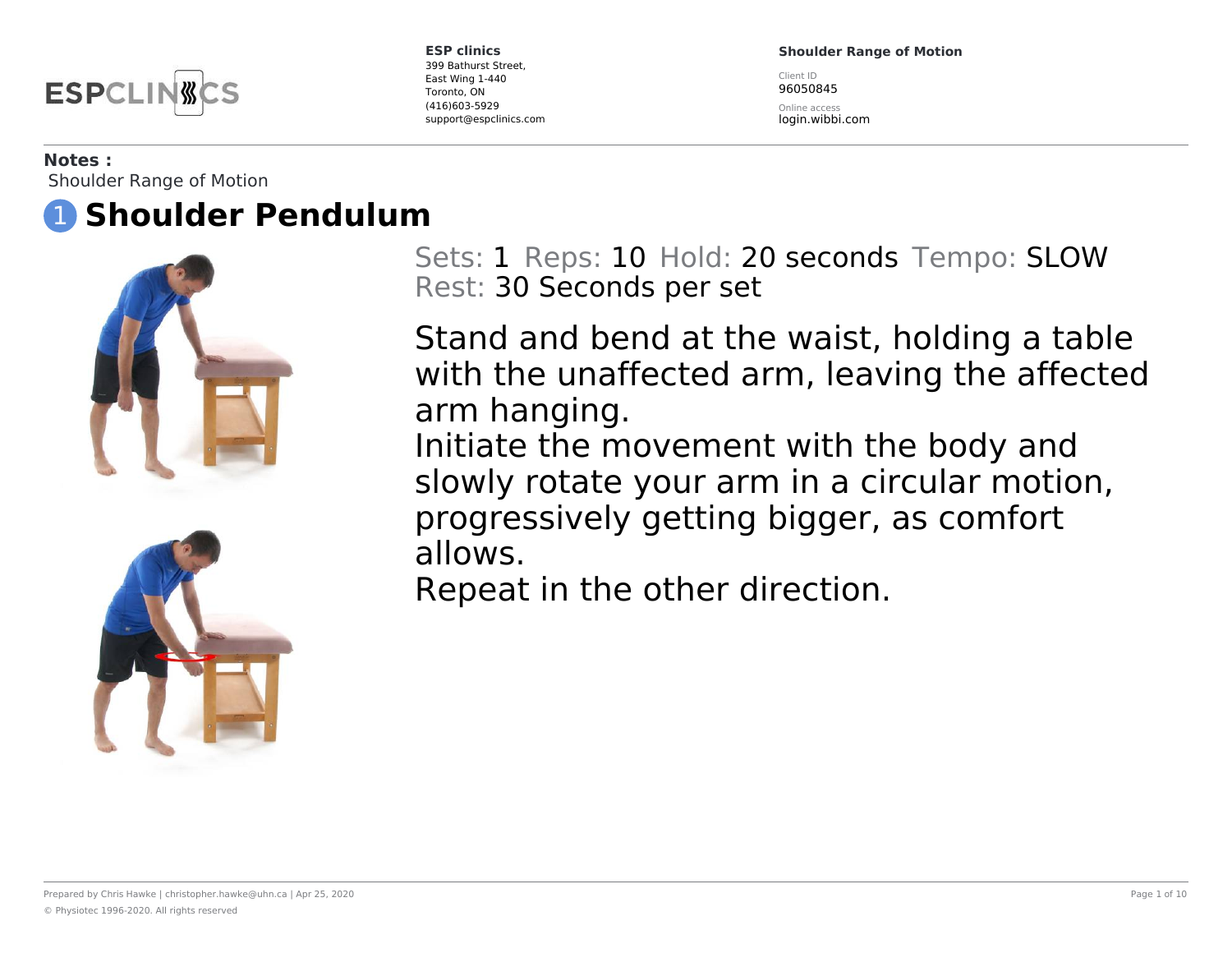

## 2 **Table slide flexion**

**ESP clinics** 399 Bathurst Street, East Wing 1-440 Toronto, ON (416)603-5929 support@espclinics.com **Shoulder Range of Motion**

Client ID 96050845

Online access login.wibbi.com

Sets: 1 Reps: 10 Hold: 20 seconds Tempo: SLOW Rest: 30 Seconds per set

Start sitting or standing with the arm/hand supported on the counter top or table. Slowly slide your arm in front until you feel a stretch.

Hold at a light stretch for 20 seconds. Progress into the stretch slightly and hold for 20 seconds and then progress slightly again and hold for 20 seconds.



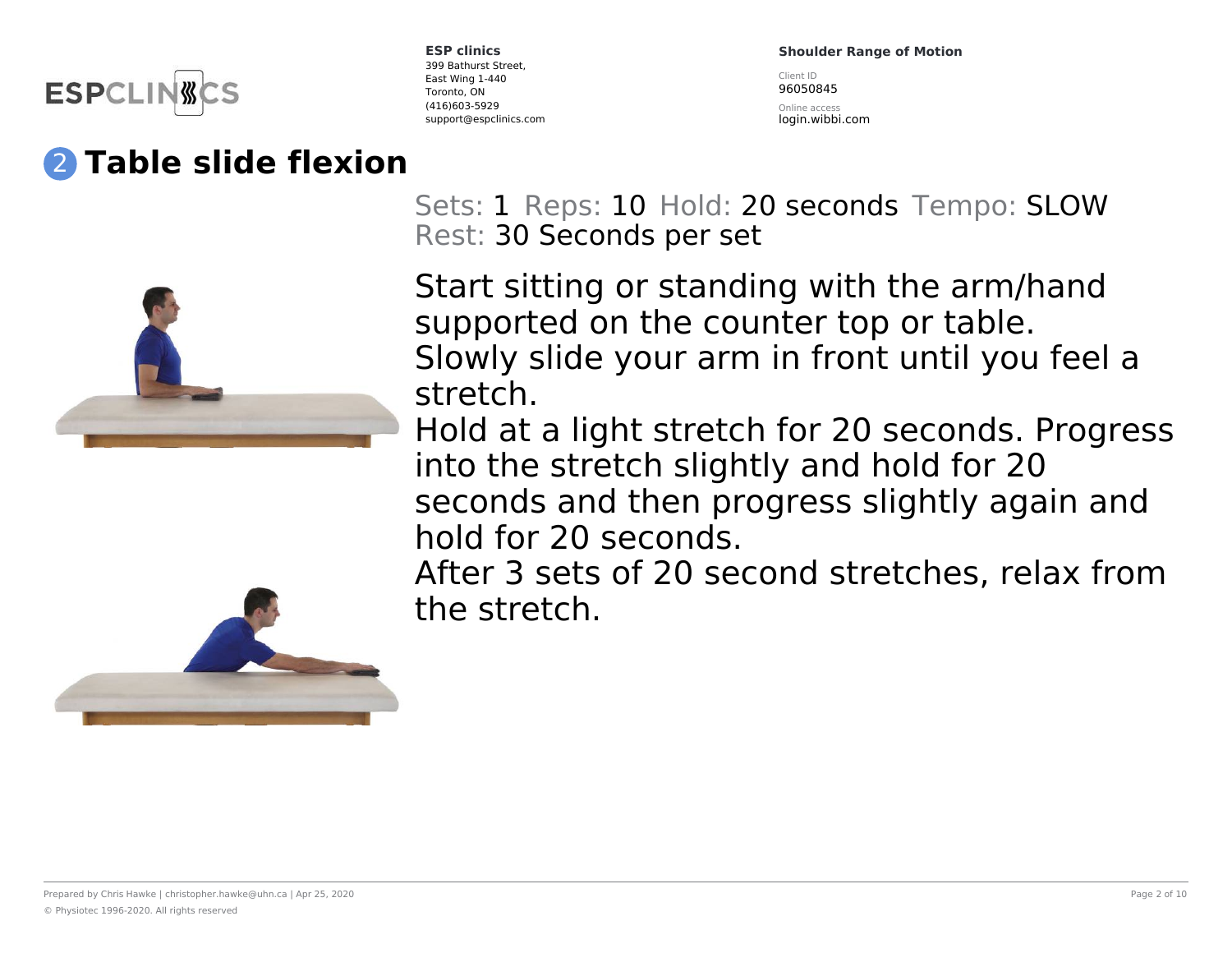

**Shoulder Range of Motion**

Client ID 96050845

Online access login.wibbi.com

# 3 **Assisted shoulder flexion**





Sets: 1 Reps: 10 Hold: 20 seconds Tempo: SLOW Rest: 30 Seconds per set

Lay down on a bed or couch facing the ceiling. Do not use a pillow.

Grasp the wrist of your operative shoulder with your normal hand, pulling toward the ceiling, then gently overhead.

Hold at a light stretch for 20 seconds. Progress into the stretch slightly and hold for 20 seconds and then progress slightly again and hold for 20 seconds.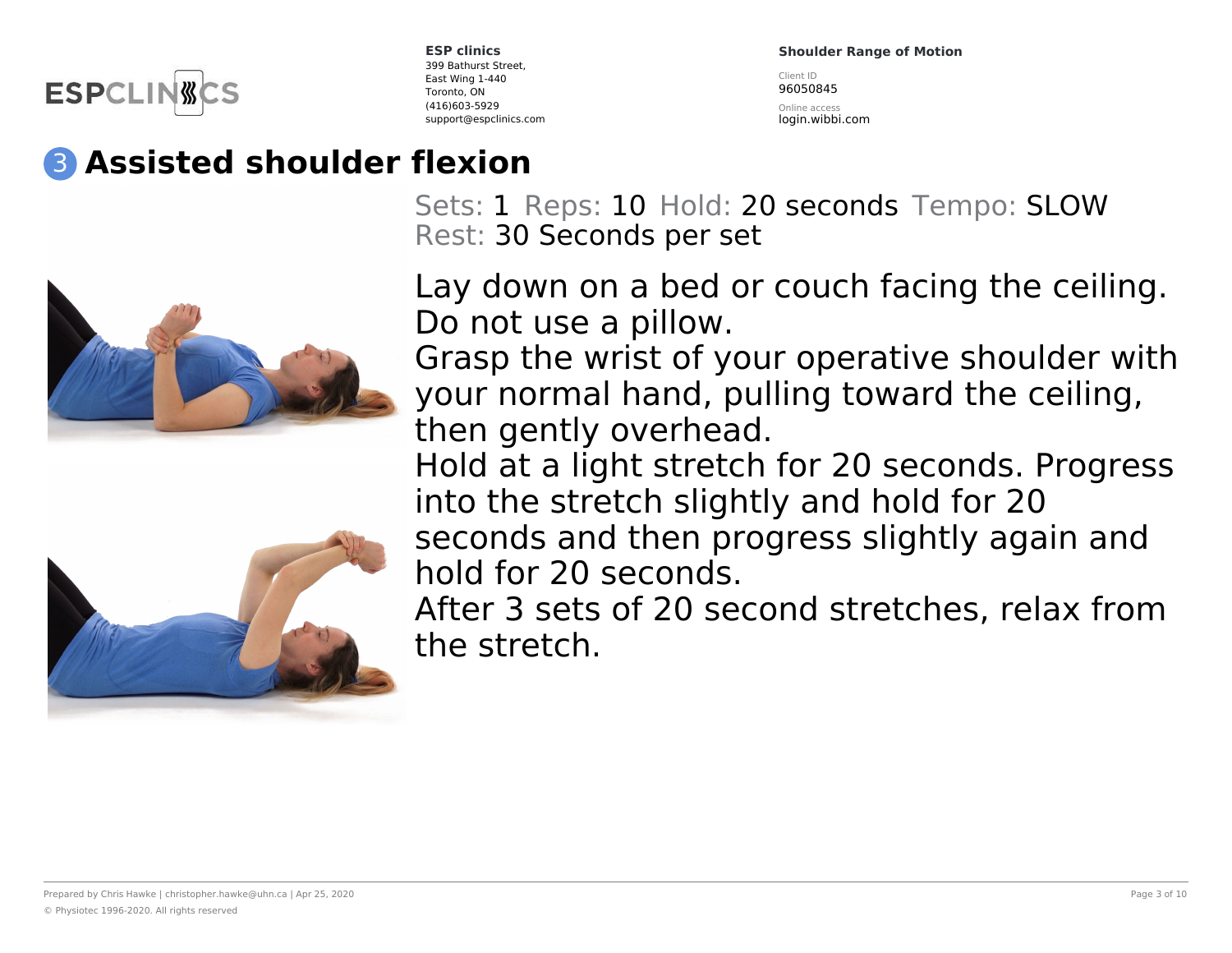

**Shoulder Range of Motion**

Client ID 96050845

Online access login.wibbi.com

# 4 **Table slide flexion palm up**





Sets: 1 Reps: 10 Hold: 20 seconds Tempo: SLOW Rest: 30 Seconds per set

Sit next to a table with your forearm on the table, palm up, with your elbow straight. Bend your trunk forward from the waist as you slide the arm forward.

Keep the back straight during the exercise. Hold at a light stretch for 20 seconds. Progress into the stretch slightly and hold for 20 seconds and then progress slightly again and hold for 20 seconds.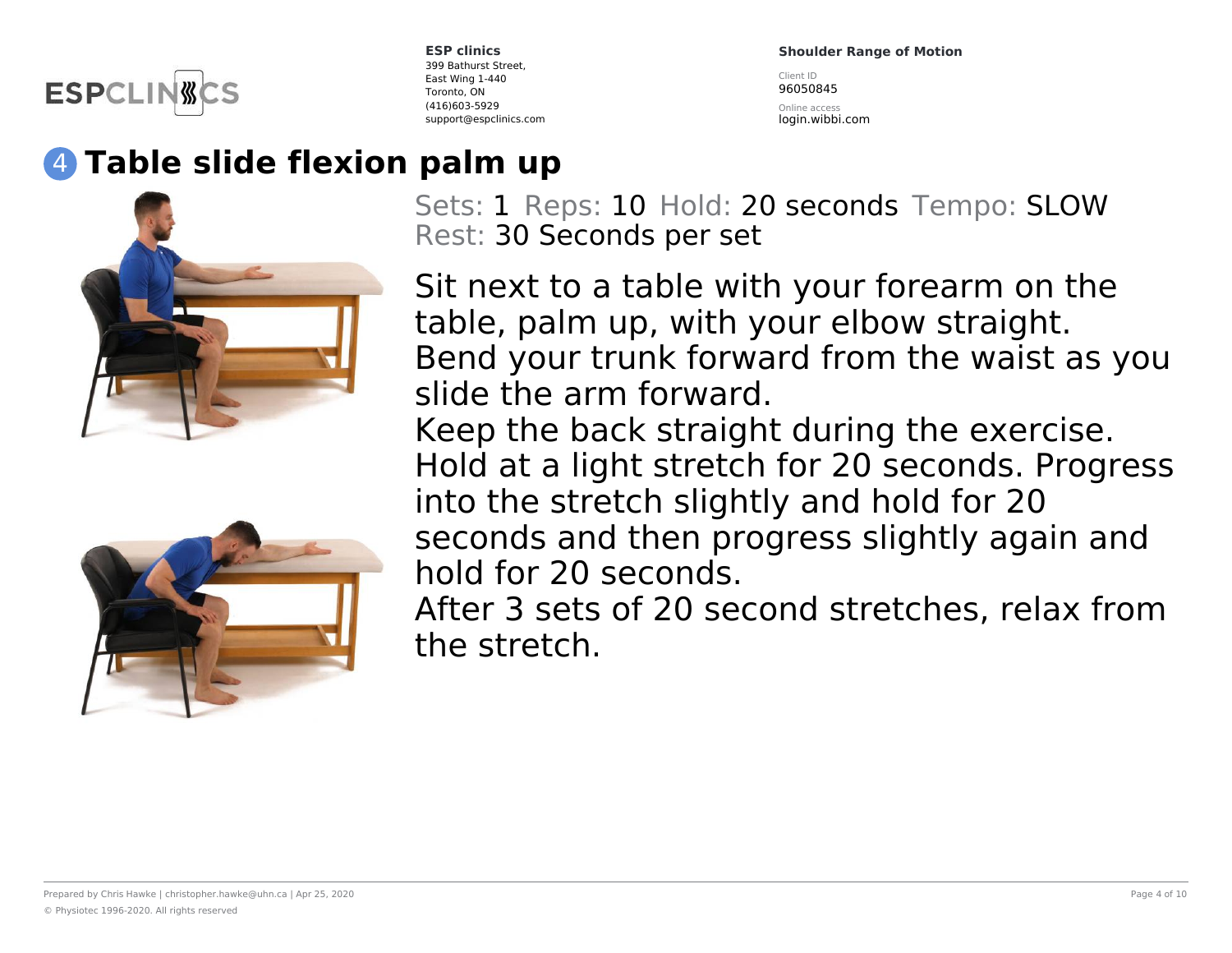

**Shoulder Range of Motion**

Client ID 96050845

Online access login.wibbi.com

## 5 **Assisted shoulder flexion**





Sets: 1 Reps: 10 Hold: 20 seconds Tempo: SLOW Rest: 30 Seconds per set

Stand in front of a wall and place the hand of the affected arm on the wall in front of you. With your fingers, climb up the wall as high as you can and come back to the starting position.

Repeat.

Hold at a light stretch for 20 seconds. Progress into the stretch slightly and hold for 20 seconds and then progress slightly again and hold for 20 seconds.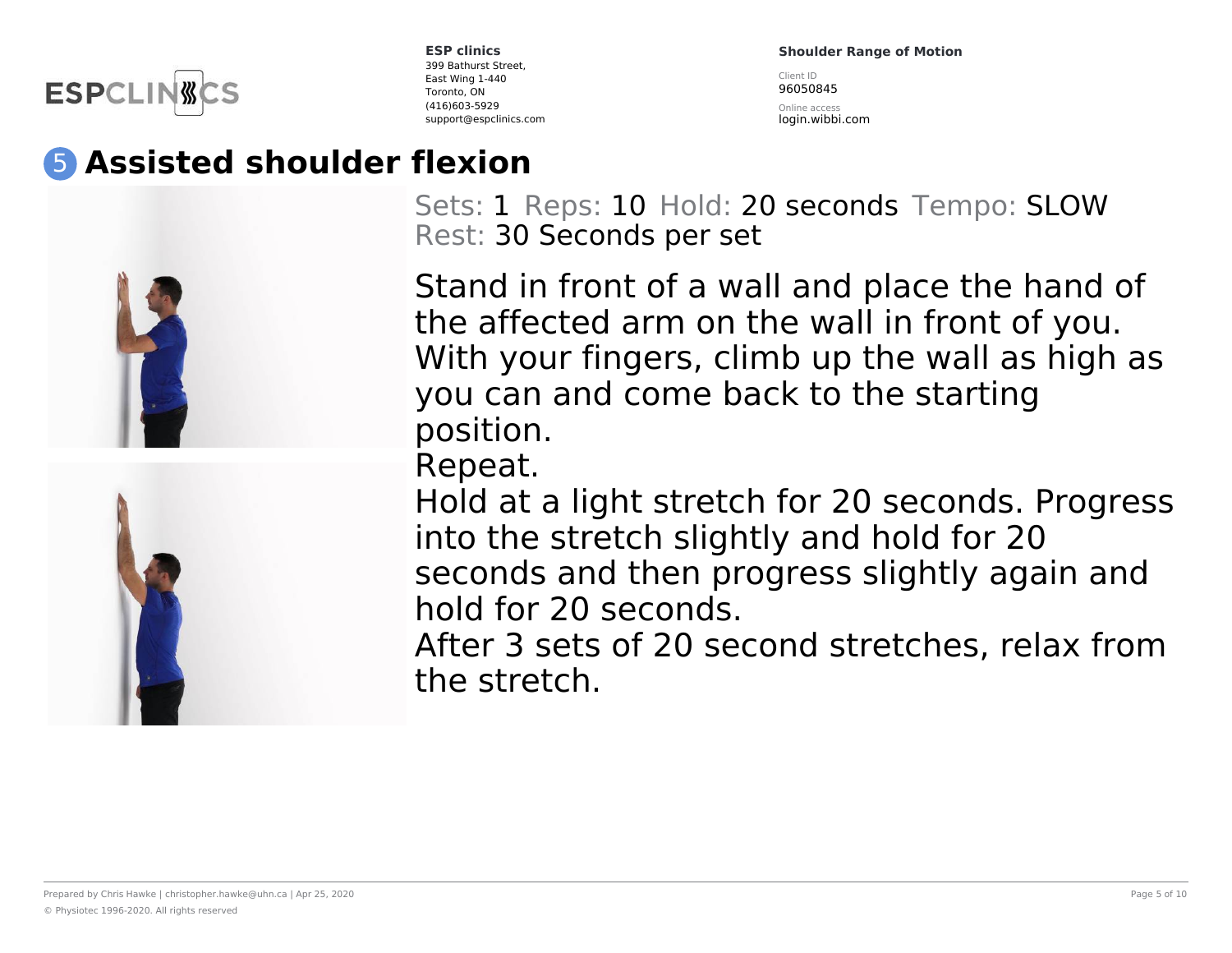

### 6 **Assisted external rot.**





**ESP clinics** 399 Bathurst Street, East Wing 1-440 Toronto, ON (416)603-5929 support@espclinics.com **Shoulder Range of Motion**

Client ID 96050845

Online access login.wibbi.com

Sets: 1 Reps: 10 Hold: 20 seconds Tempo: SLOW Rest: 30 Seconds per set

Lie on your back with your knees bent and place each hand at either end of the stick. Keeping the affected elbow against the body at all times, move your hand away from the body and increase the mobility by pushing the hand with the stick.

Maintain the position, return to the initial position and repeat.

Hold at a light stretch for 20 seconds. Progress into the stretch slightly and hold for 20 seconds and then progress slightly again and hold for 20 seconds.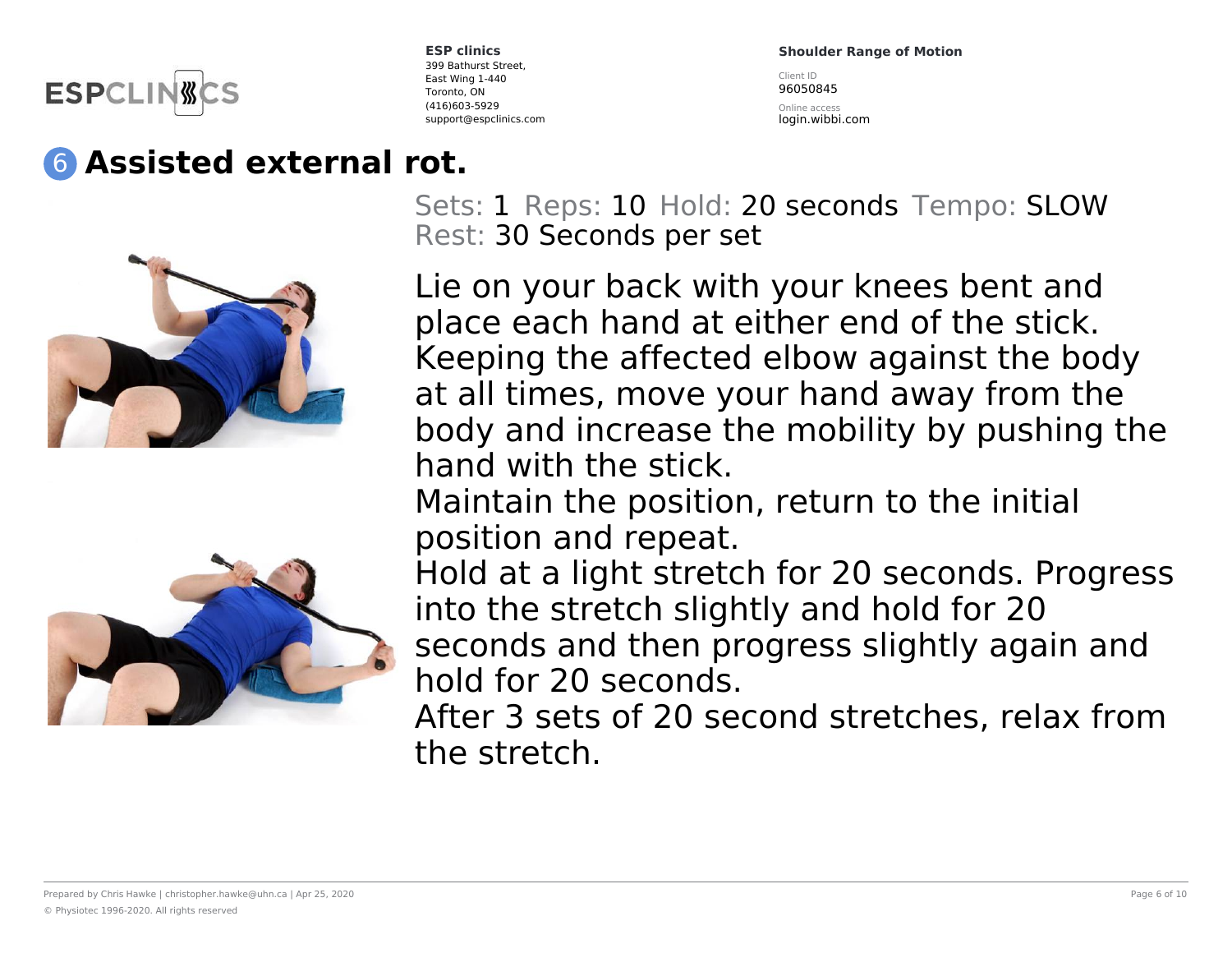

**Shoulder Range of Motion** Client ID

96050845

Online access login.wibbi.com

## 7 **Thoracic extension mobility**

Sets: 1 Reps: 10 Hold: 20 seconds Tempo: SLOW Rest: 30 Seconds per set



Place your foam roller on the floor and lie on your back with your knees bent and the foam roller at the level of your shoulder blades. With your arms behind your head, lower your head as close as you can to the floor until you feel a stretch behind your back. Maintain your abs tight and proper low back posture during the exercise.

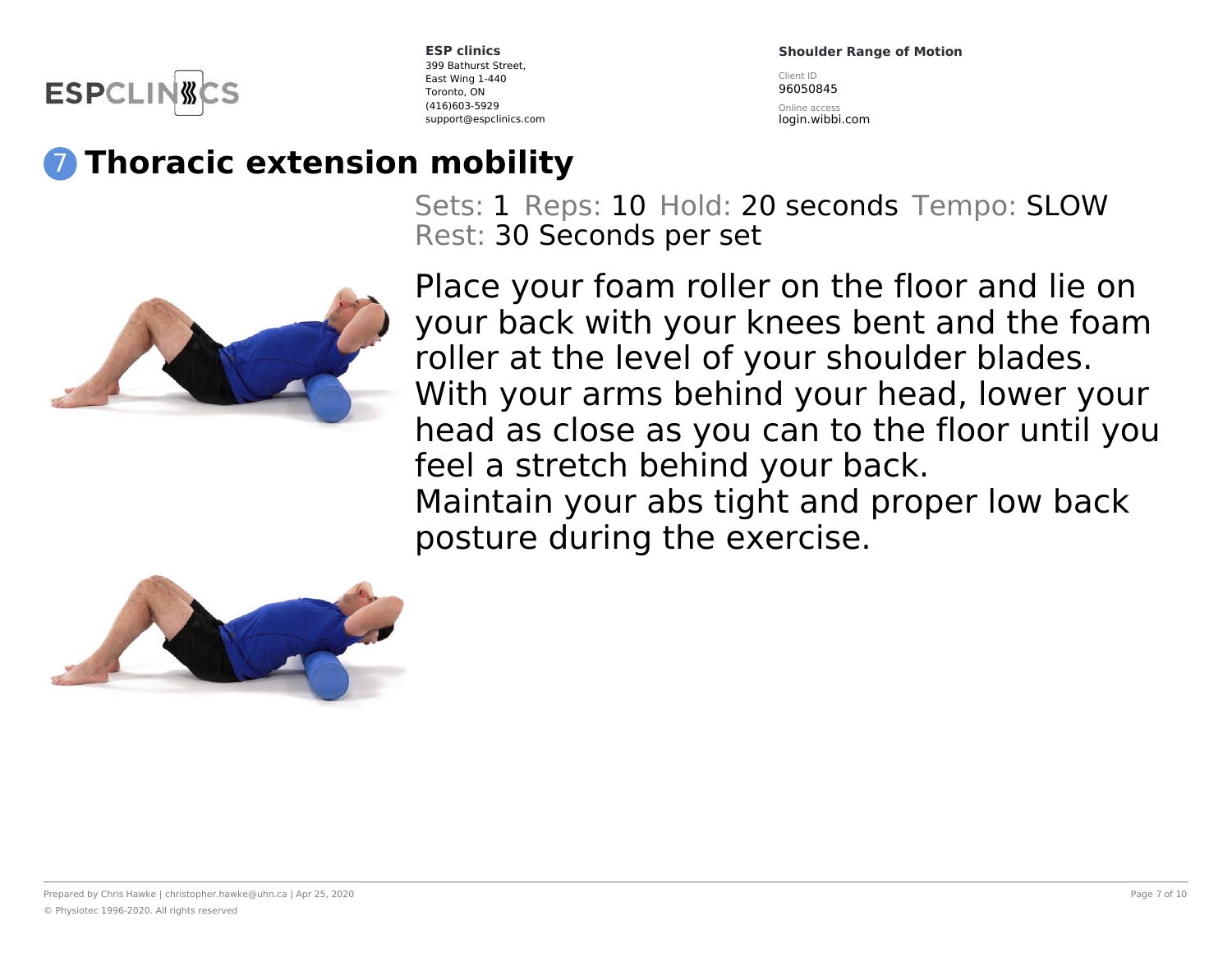

**Shoulder Range of Motion** Client ID

96050845

Online access login.wibbi.com

# 8 **Passive shoulder internal rot.**





Sets: 2 Reps: 5 Hold: 20 seconds Tempo: slow

Stand with the affected arm behind your back and each hand grabbing either end of the towel.

Pull the tip of your shoulder backwards and lift your arm behind your back as high as you can by pulling the towel over your shoulder with the unaffected arm.

Slowly return to the initial position and repeat. The affected arm should not be doing any of the movement.

Hold at a light stretch for 20 seconds. Progress into the stretch slightly and hold for 20 seconds and then progress slightly again and hold for 20 seconds.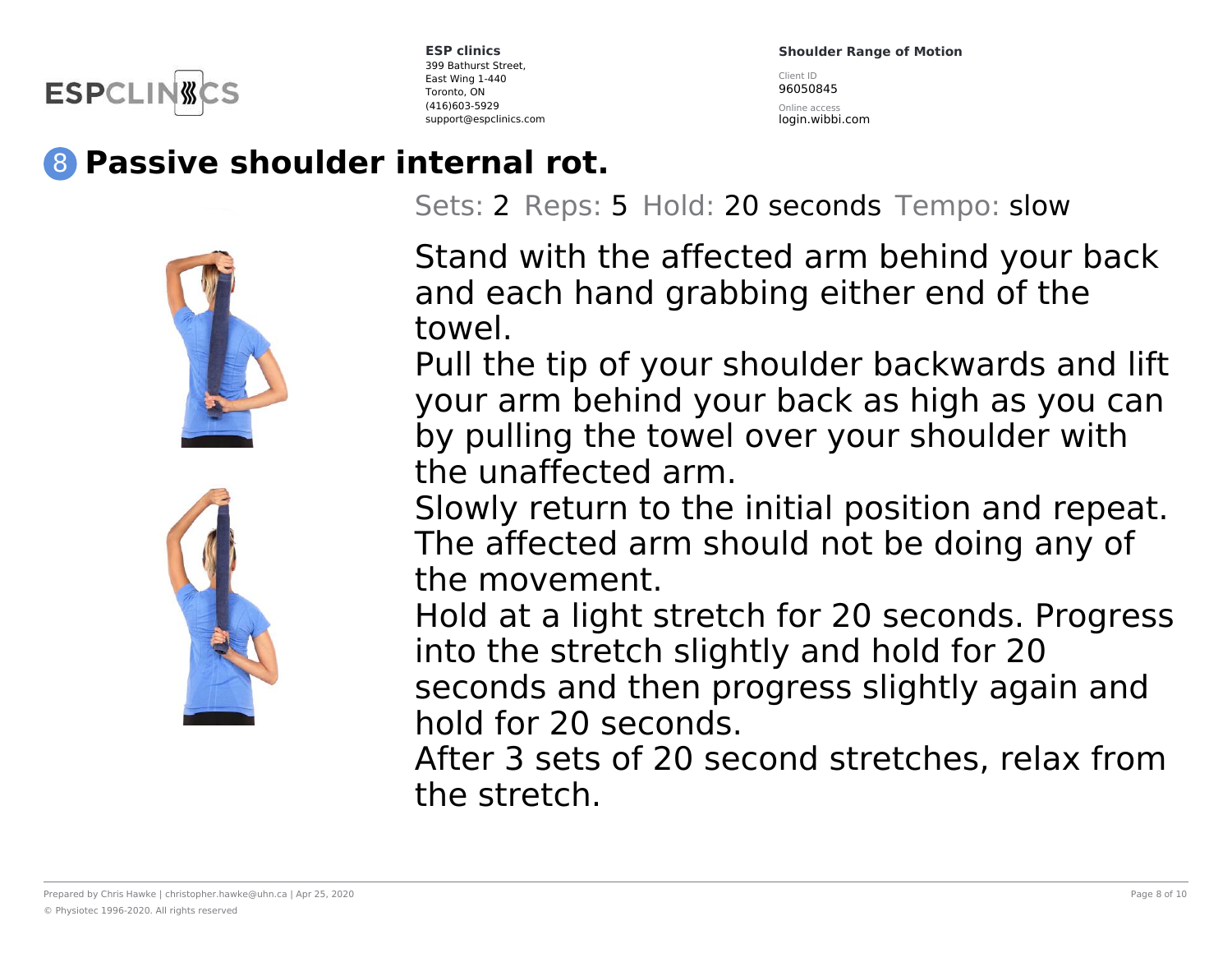

**Shoulder Range of Motion**

Client ID 96050845

Online access login.wibbi.com

### 9 **Shoulder extension, pec stretc**



Sets: 1 Reps: 10 Hold: 20 seconds Tempo: SLOW Rest: 30 Seconds per set

Stand up straight with your shoulders back and your back straight.

Place both hands behind your back and cross your fingers.

Turn your palms around to face the floor and raise your hands away from your back until you feel a gentle stretch across your chest and in front of your shoulders.

Maintain the position and relax.

Do not lean your body forward. Keep your back straight.